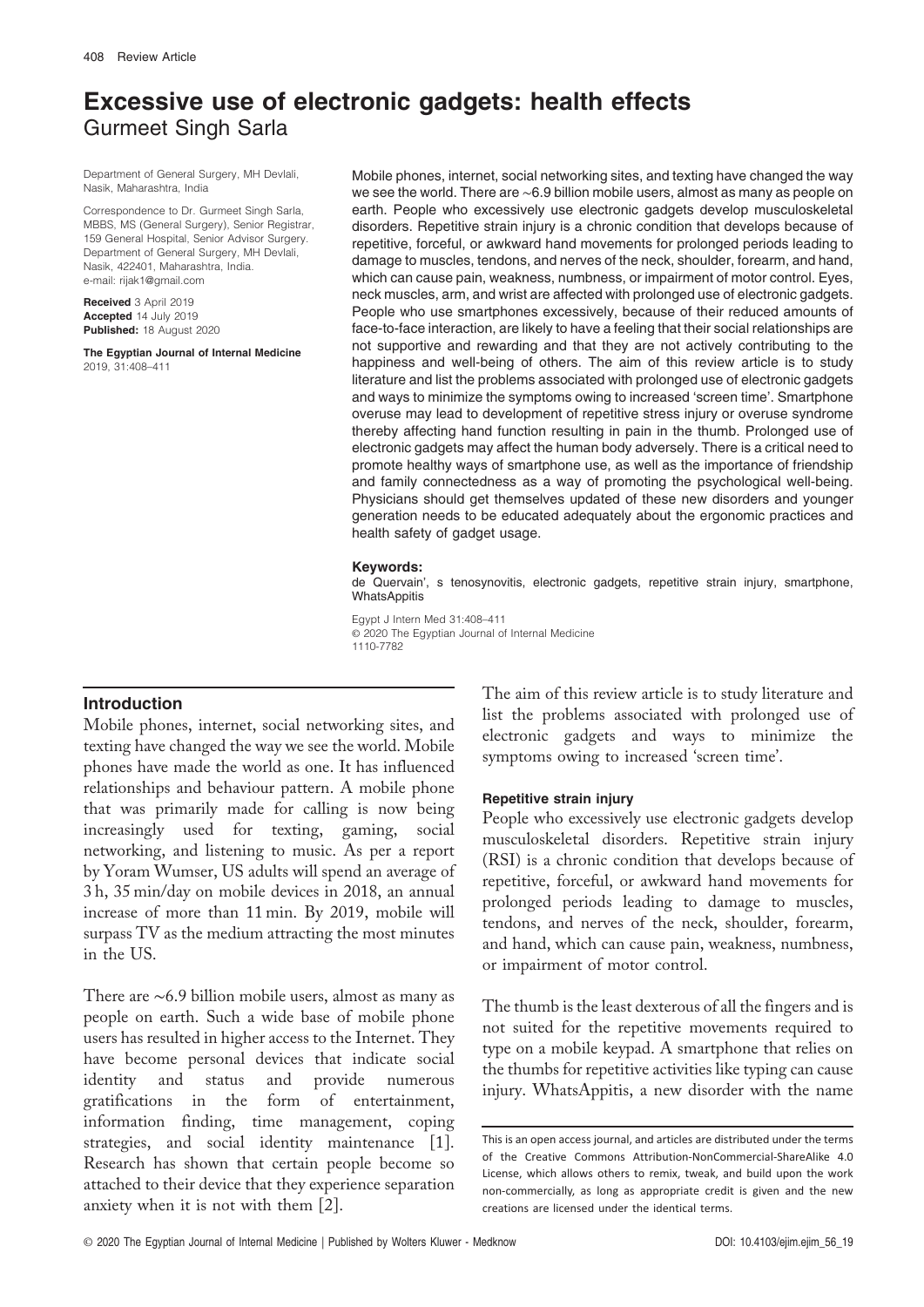coined by Fernandez-Guerrero [3], was first reported in a 34-year-old pregnant woman presented with bilateral wrist pain. It resulted from an overuse of the mobile text messaging, for more than 6 h, exerting 'continuous movements with both thumbs to send messages'. The woman was diagnosed with 'WhatsAppitis', which involves bilateral extensor pollicis longus tendinitis of the thumb or injuries relating to overuse of the popular social messaging application.

'PlayStation thumb' and 'cell phone thumb' are a form of RSI and were reported in 2009 among teenagers who used PlayStation for video-gaming and mobile phone texting for longer duration [4]. Acute Wiiitis was described in 2007 and was named after Nintendo Wii tennis video game, characterized by intense pain in the right shoulder which was reported in a 24-year-old male who had a history of playing several hours of tennis video game where the player made repetitive same arm movements affecting his infraspinatus muscle [5].

Today in this era of computers and mobile phones, there is an epidemic of upper limb pain. Patients report to the general surgery and orthopedic outpatient departments with symptoms of vague pains involving the arm, forearm, wrist, or fingers and/or thumb. These symptoms which were earlier found in musicians have been increasingly observed in young adults owing to prolonged use of computers, video-games, and mobile phones. These symptoms are generally labelled as tenosynovitis as no pathology has been found in tendon sheaths at surgery in such patients. 'Repetitive strain injury' or 'overuse syndrome' are better terms that can be used to describe these symptoms because they are caused owing to overuse phenomenon of muscle, joints, and ligaments and respond well to rest.

De Quervain tenosynovitis: De Quervain's tenosynovitis is named after the Swiss surgeon, Fritz de Quervain, who first described it in 1895, which involves tendon entrapment affecting the first dorsal compartment of the wrist. Thickening of the tendon sheaths occurs around the abductor pollicis longus and extensor pollicis brevis where the tendons pass through the fibro-osseous tunnel located along the radial styloid at the distal wrist. Pain is exacerbated by thumb movement and radial and ulnar deviation of the wrist [6]. A classical patient of De Quervain's tenosynovitis is a mother of newborn who repeatedly lifts her child with thumbs radially abducted and wrists going from ulnar to radial deviation [7]. Bilateral involvement is often reported in new mothers or child care providers in whom spontaneous resolution typically occurs once lifting of the child is less frequent [8]. NSAIDs, corticosteroid injections, splinting with a thumb spica [9], or a wrist brace may be offered as treatment.

# Addiction

There is a difference between addiction to the internet and addiction on the internet [10]. When a person uses internet to play poker on his smartphone for prolonged periods, it is more appropriately an addiction to internet because of his addiction to playing poker rather than a smartphone addiction. In addictiveness of smartphone games by game players, the addiction is to the gaming behavior and not to the device as a whole. Hence, to use smartphone for gambling or to engage in other addictive behaviors should not be confused with a smartphone addiction [11]. The same reasoning distinguishes between an internet addiction and addictions to specific activities carried out on the network, with one of the most prevalent behaviors online being social networking [12].

## Effect on eyes

Prolonged use of electronic gadgets causes 'computer vision syndrome' which manifests as eye strain, dryness, irritation, burning sensation, redness, blurred vision, and double vision [13]. National Eye Institute has recommended that computer users follow 'the 20- 20-20 rule,' which implies that after continuous working on a device for 20 min, taking a break for 20 s by looking at a distant object 20 feet away along with frequent blinking of eyes which will reduce dryness and further strain to eyes [14].

# Neck pain

Complaints of arm, neck, and shoulder are widely seen among gadget users and is defined as 'musculoskeletal complaints of arm, neck, and/or shoulder not caused by acute trauma or by any systemic disease'. The pain mainly results from improper posture or technique in handling computers. One of the most common causes is using computer and desk setups that are not ergonomically sound [15]. People who work on computers for prolonged periods should adopt ergonomic measures like good posture, use ergonomically fit furniture, move for ergonomic friendly innovative gadget designs and do stretch exercises to reduce strain and discomfort without affecting productivity. Moreover, they should take adequate break whenever possible. There is a significant association between the number of hours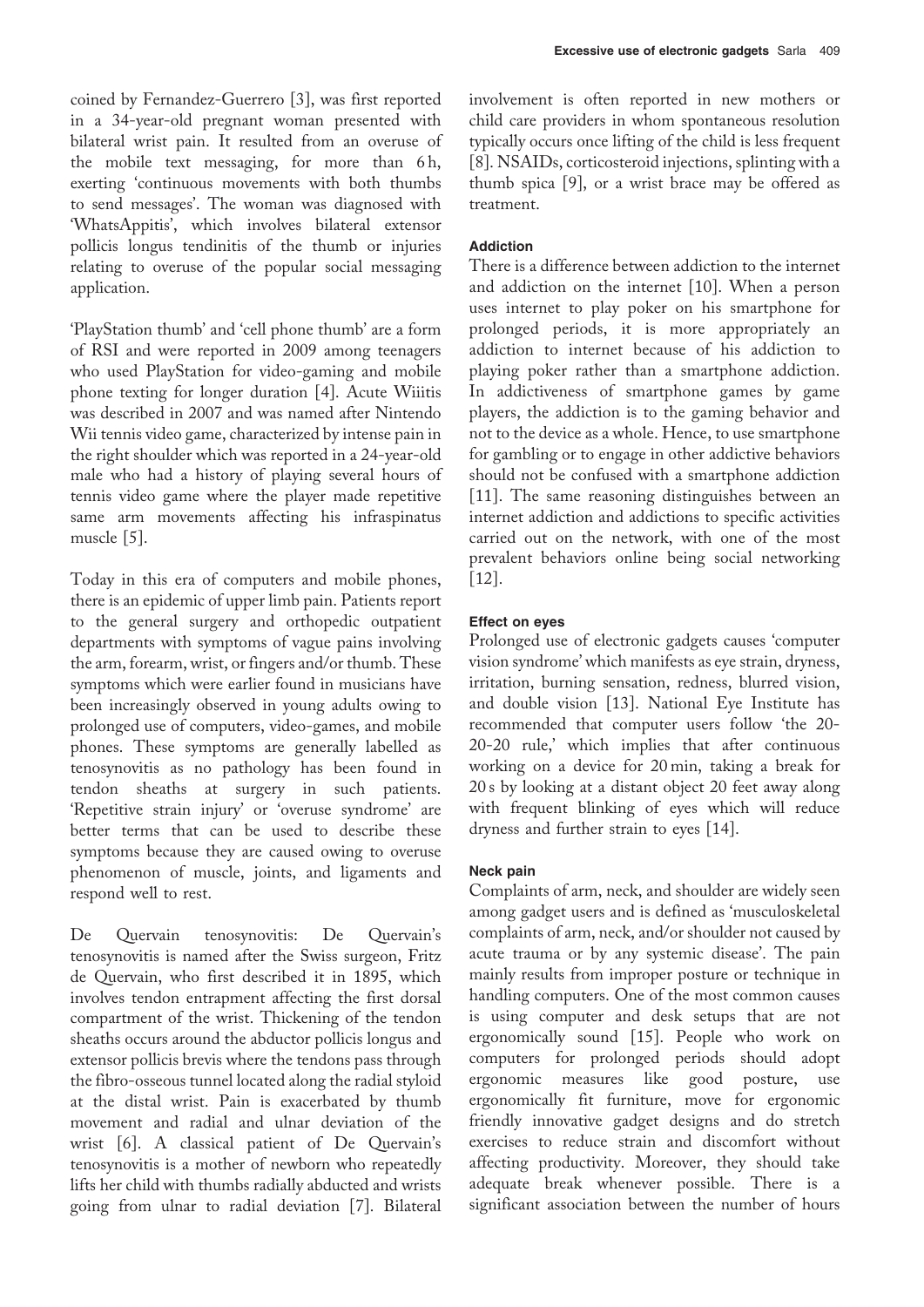of work on computers and overall musculoskeletal disorders [16].

### Mental health

Overuse of the smartphone which is commoner in females and young adults, is associated with anxiety, depression, stress, and low self-esteem [17,18]. They have poor social relationships; thus, they think they should be in constant contact with others. Mobile phone silence can lead to irritability, sleep disturbances, insomnia, and digestive problems [19]. Results of a number of studies show that mobile phone radiation causes changes in gene regulation, auditory and visual problems, increased pressure of acid on the cornea and lens tissue, headache, heat sensation in the ears, memory loss, and fatigue [20]. Studies also showed that prolonged use of cell phones causes brain tumors [21]. Hooper and Zhou [22] in their study concluded that behavioral problems followed by the addiction to cell phone use cause stress. Some studies have shown a positive correlation between depression and anxiety and the amount of sent text messages in a day, and loss of control and social anxiety [23]. People who use smartphones excessively, because of their reduced amounts of face-to-face interaction, are likely to have a feeling that their social relationships are not supportive and rewarding and that they are not actively contributing to the happiness and well-being of others. A few studies among university students have documented high prevalence of nomophobia (abbreviated form of 'no mobile phone phobia') which describes the anxieties or feeling of discomfort of losing or being temporarily without one's mobile phones and is thought to be related to the excessive use of mobile phones [24].

## **Conclusion**

Smartphone overuse may lead to development of RSI or overuse syndrome thereby affecting hand function resulting in pain in the thumb. Social networking sites provide a convenient and stimulating tool to facilitate the fundamental human need for communication although an excessive use of them can provoke certain negative consequences. Thereis a critical need to promote healthy ways of smartphone use, as well as the importance of friendship and family connectedness as a way of promoting the psychological well-being. Although everyone benefits from technology and modern gadgets¸ there is a simultaneous risk associated with electronic gadgets that may affect the human body adversely. Physicians should get themselves updated of these new disorders. Younger generation need to be educated adequately about the ergonomic practices and health safety of gadget usage.

#### Acknowledgements

I acknowledge the Department of General Surgery M. H. Devlali and Dr. Gurmeet Singh Sarla for providing with the details of young adult cell phone users who presented with vague pain involving the wrists and thumb to the outpatient department.

## Financial support and sponsorship

Nil.

#### Conflicts of interest

There are no conflicts of interest.

#### **References**

- 1 Bian M, Leung L. Linking loneliness, shyness, smartphone addiction symptoms, and patterns of smartphone use to social capital. Soc Sci Comput Rev 2015; 33:61–79.
- 2 Cheever N, Rosen L, Carrier LM, Chavez A. Out of sight is not out of mind: the impact of restricting wireless mobile device use on anxiety levels among low, moderate and high users. Comput Human Behav 2014; 37:290–297.
- 3 Fernandez-Guerrero IM. WhatsAppitis. Lancet 2014; 383:1040.
- 4 Karim SA. From 'playstation thumb' to 'cellphone thumb': the new epidemic in teenagers. S Afr Med J 2009; 99:161–162.
- 5 Bonis J. Acute wiitis. N Engl J Med 2007; 356:2431–2432.
- 6 Skef S, Ie K, Sauereisen S, Shelesky G, Haugh A. Treatments for de Quervain Tenosynovitis. Am Fam Physician 2018; 97:Online. PubMed PMID: 30216006.
- 7 Shuaib W, Mohiuddin Z, Swain FR, Khosa F. Differentiating common causes of radial wrist pain. JAAPA 2014; 27:34–36.
- 8 Stahl S, Vida D, Meisner C, Stahl AS, Schaller HE, Held M. Work related etiology of de Quervain's tenosynovitis: a case-control study with prospectively collected data. BMC Musculoskelet Disord 2015; 16:126.
- 9 Huisstede BM, Coert JH, Fridén J, Hoogvliet P. European HANDGUIDE Group. Consensus on a multidisciplinary treatment guideline for de Quervain disease: results from the European HANDGUIDE study. Phys Ther 2014; 94:1095–1110.
- 10 Király O, Griffiths MD, Urbán R, Farkas J, Kökönyei G, Elekes Z, et al. Problematic Internet use and problematic online gaming are not the same: Findings from a large nationally representative adolescent sample. Cyberpsychol Behav Soc Netw 2014; 17:749–754.
- 11 Lopez-Fernandez O, Männikkö N, Kääriäinen M, Griffiths MD, Kuss DJ. Mobile gaming and problematic smartphone use: a comparative study between Belgium and Finland. J Behav Addict 2018; 7:88–99.
- 12 Jeong SH, Kim H, Yum JY, Hwang Y. What type of content are smartphone users addicted to?: SNS vs. games. Comput Human Behav 2016; 54:10–17.
- 13 American Optometric Association. Computer vision syndrome, 2014. Available at: [http://www.aoa.org/patients-and-public/caring-for-your](http://www.aoa.org/patients-and-public/caring-for-your-vision/protecting-your-vision/computer-vision-syndrome)[vision/protecting-your-vision/computer-vision-syndrome](http://www.aoa.org/patients-and-public/caring-for-your-vision/protecting-your-vision/computer-vision-syndrome). [Accessed on 10 Apr 2017]
- 14 U.S. Department of Health and Human services. National Institute of Health. National Eye Institute. Available at: [http://www.nei.nih.gov/](http://www.nei.nih.gov/healthyeyestoolkit/pdf/HVM10_EBulletin.pdf) [healthyeyestoolkit/pdf/HVM10\\_EBulletin.pdf.](http://www.nei.nih.gov/healthyeyestoolkit/pdf/HVM10_EBulletin.pdf) [Accessed on 11 Aug 2017]
- 15 Huisstede BM, Miedema HS, Verhagen AP, Koes BW, Verhaar JA. Multidisciplinary consensus on the terminology and classification of complaints of the arm, neck and/or shoulder. Occup Environ Med 2007; 64:313–319.
- 16 Jacobs K, Baker NA. The association between children's computer use and musculoskeletal discomfort. Work 2002; 18:221–226.
- 17 Elhai JD, Levine JC, Dvorak RD, Hall BJ. Fear of missing out, need for touch, anxiety and depression are related to problematic smartphone use. Comput Human Behav 2016; 63:509–516.
- 18 Panova T, Lleras A. Avoidance or boredom: negative mental health outcomes associated with use of information and communication technologies depend on users' motivations. Comput Human Behav 2016; 58:249–258.